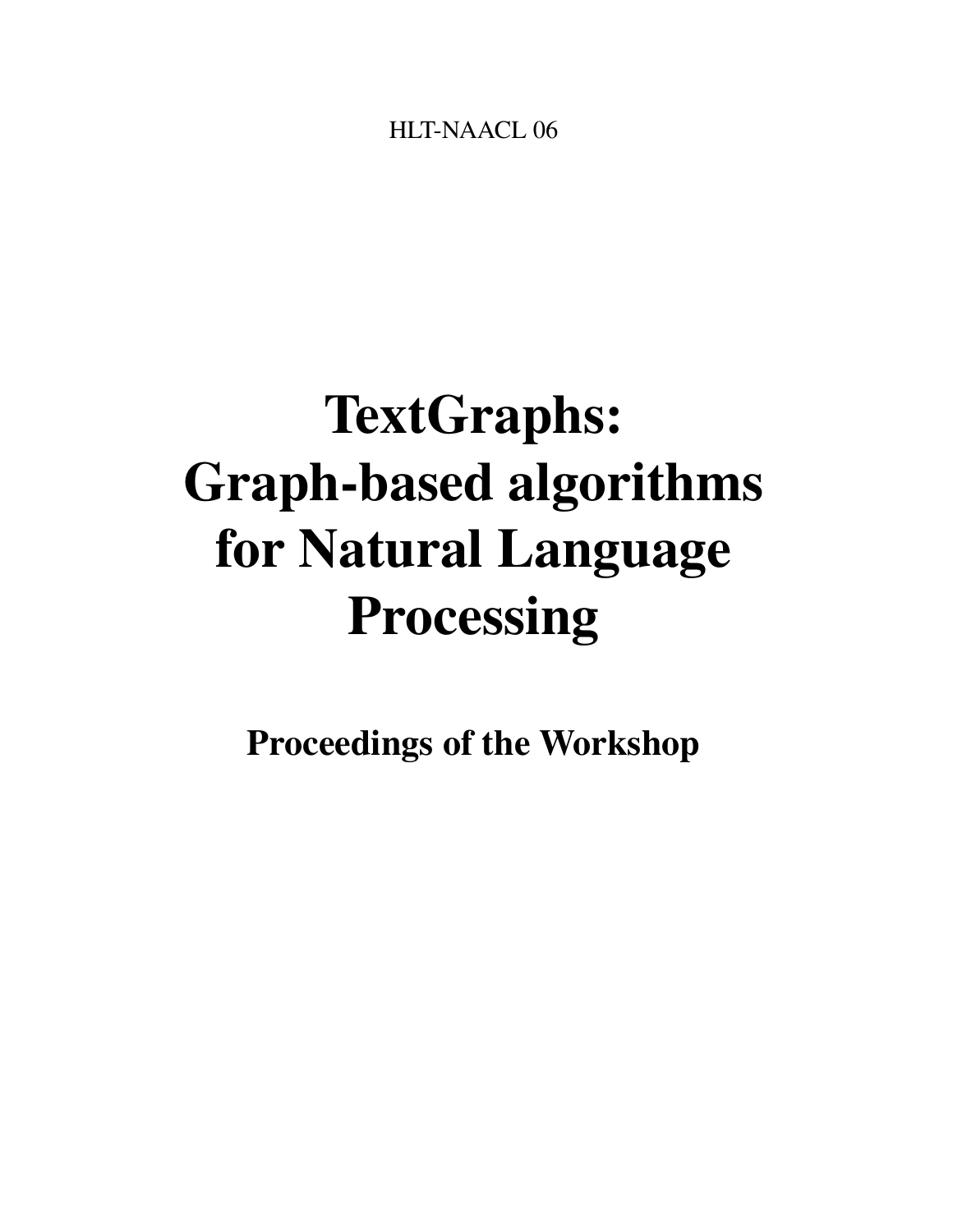Production and Manufacturing by *Omnipress Inc. 2600 Anderson Street Madison, WI 53704*

c 2006 The Association for Computational Linguistics

Order copies of this and other ACL proceedings from:

Association for Computational Linguistics (ACL) 209 N. Eighth Street Stroudsburg, PA 18360 USA Tel: +1-570-476-8006 Fax: +1-570-476-0860 acl@aclweb.org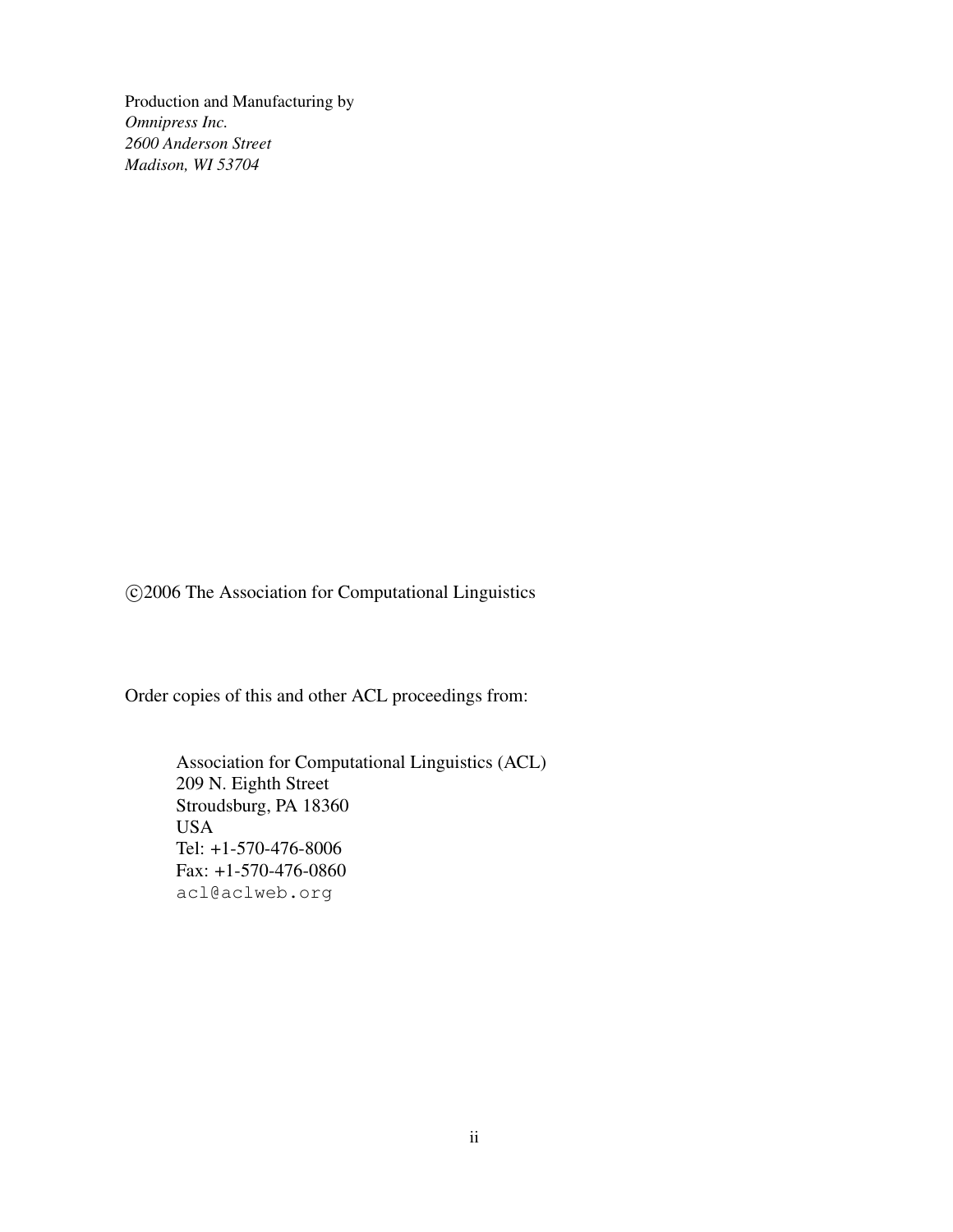## PREFACE

Graph theory is a well studied discipline, and so is the field of natural language processing. Traditionally, these two areas of study have been perceived as distinct, with different algorithms, different applications, and different potential end-users. However, as recent research work has shown, the two disciplines are in fact intimately connected, with a large variety of natural language processing applications finding efficient solutions within graph-theoretical frameworks.

This volume contains papers accepted for presentation at the Textgraphs 2006 Workshop on Graph-based Algorithms for Natural Language Processing. This event took place on June 9, 2006, in New York City, immediately following the HLT-NAACL Human Language Technologies Conference. The workshop was centered around the topic of using graph-based algorithms for natural language processing, and it brought together people working on areas as diverse as lexical semantics, text summarization, text mining, ontology construction, clustering and learning, connected by the common underlying theme consisting of the use of graph-theoretical methods for text processing tasks.

We issued calls for both regular and short, late–breaking papers. After careful review by our program committee, eleven regular papers and four short papers were accepted for presentation. We were truly impressed by the high quality of the reviews provided by all the members of the program committee, particularly since deadlines were very tight. All of the committee members provided timely and thoughtful reviews, and the papers that appear have certainly benefited from that expert feedback.

Finally, when we first started planning this workshop, we agreed that having a high quality invited speaker was crucial. We thank Lillian Lee not only for her talk, but also for the boost of confidence provided by her quick and enthusiastic acceptance.

Rada Mihalcea and Dragomir Radev June 2006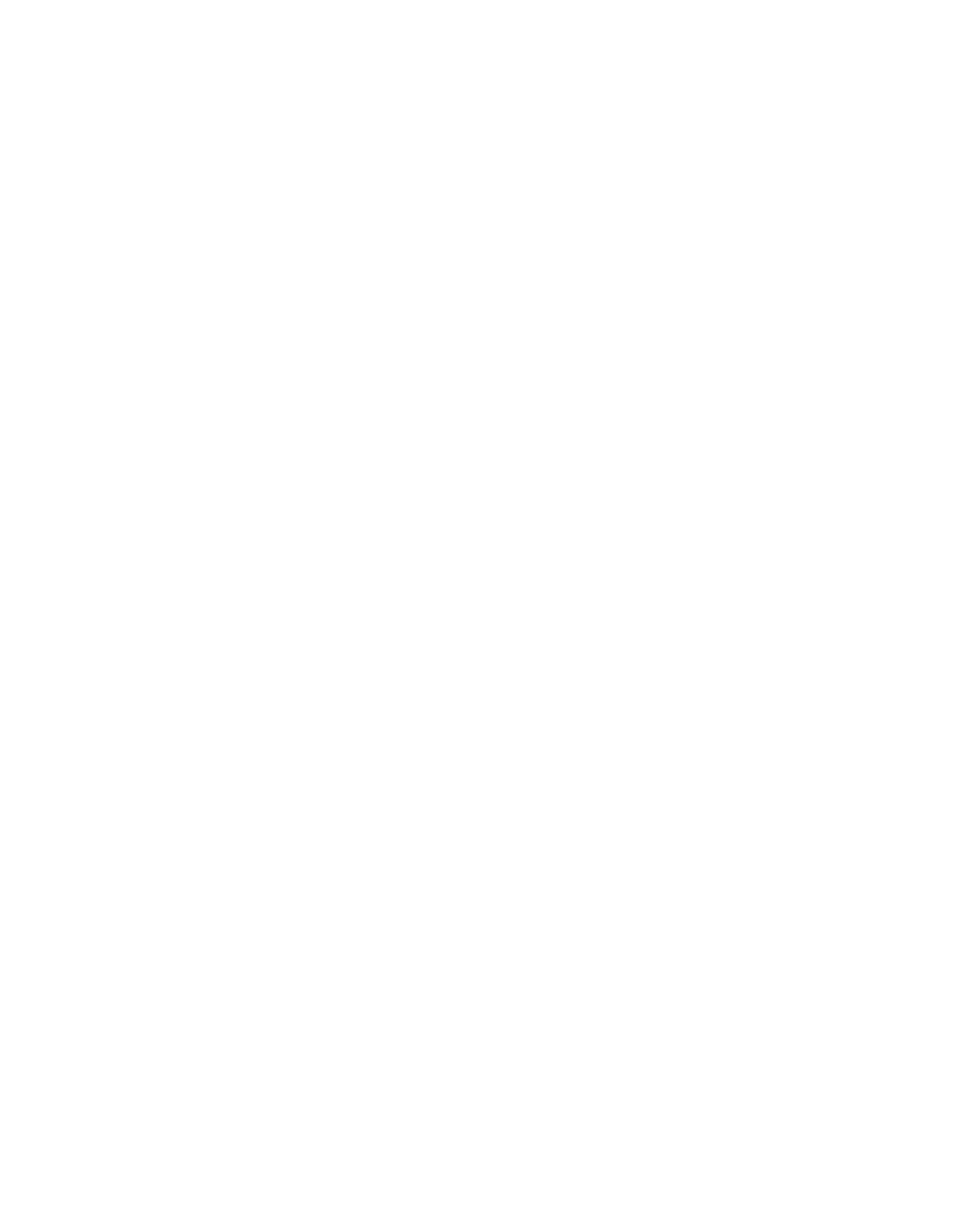## CHAIRS:

Dragomir Radev, University of Michigan Rada Mihalcea, University of North Texas

## INVITED SPEAKER:

Lillian Lee, Cornell University

## PROGRAM COMMITTEE:

Lada Adamic, University of Michigan Răzvan Bunescu, University of Texas at Austin Timothy Chklovski, USC / Information Sciences Institute Diane Cook, University of Texas at Arlington Inderjit Dhillon, University of Texas at Austin Beate Dorow, University of Stuttgart Gael Dias, Universidade da Beira Interior Portugal Kevin Gee, University of Texas at Arlington Lise Getoor, University of Maryland Güneş Erkan, University of Michigan John Lafferty, Carnegie Mellon University Lillian Lee, Cornell University Andrew McCallum, University of Massachusetts Bo Pang, Cornell University Patrick Pantel, USC / Information Sciences Institute Paul Tarau, University of North Texas Simone Teufel, University of Cambridge Lucy Vanderwende, Microsoft Research Florian Wolf, F-W Consulting Dominic Widdows, Maya Design Hongyuan Zha, Penn State Xiaojin Zhu, University of Wisconsin

## WEBSITE:

http://www.textgraphs.org/ws06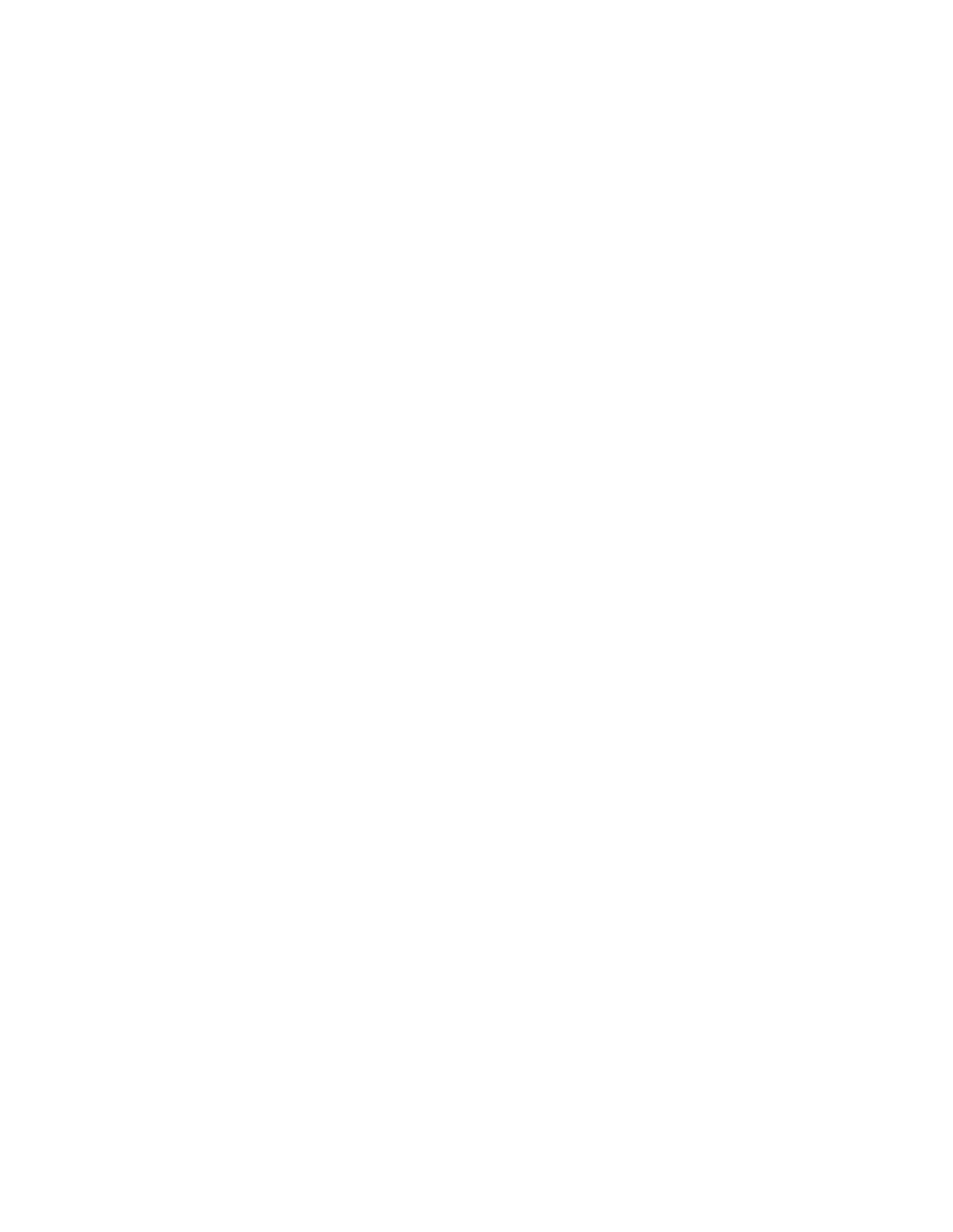## Table of Contents

| A Graphical Framework for Contextual Search and Name Disambiguation in Email                                                  |
|-------------------------------------------------------------------------------------------------------------------------------|
| Graph Based Semi-Supervised Approach for Information Extraction                                                               |
| <b>Graph-Based Text Representation for Novelty Detection</b>                                                                  |
| Measuring Aboutness of an Entity in a Text<br>Marie-Francine Moens, Patrick Jeuniaux, Roxana Angheluta and Rudradeb Mitra  25 |
| A Study of Two Graph Algorithms in Topic-driven Summarization                                                                 |
| Similarity between Pairs of Co-indexed Trees for Textual Entailment Recognition                                               |
| <b>Learning of Graph-based Question Answering Rules</b>                                                                       |
| Seeing stars when there arent many stars: Graph-based semi-supervised learning for sentiment categoriza-<br>tion              |
| Random-Walk Term Weighting for Improved Text Classification                                                                   |
| Graph-based Generalized Latent Semantic Analysis for Document Representation                                                  |
| Synonym Extraction Using a Semantic Distance on a Dictionary                                                                  |
| Chinese Whispers - an Efficient Graph Clustering Algorithm and its Application to Natural Language Pro-<br>cessing Problems   |
| Matching syntactic-semantic graphs for semantic relation assignment                                                           |
| Evaluating and optimizing the parameters of an unsupervised graph-based WSD algorithm                                         |
| <b>Context Comparison as a Minimum Cost Flow Problem</b>                                                                      |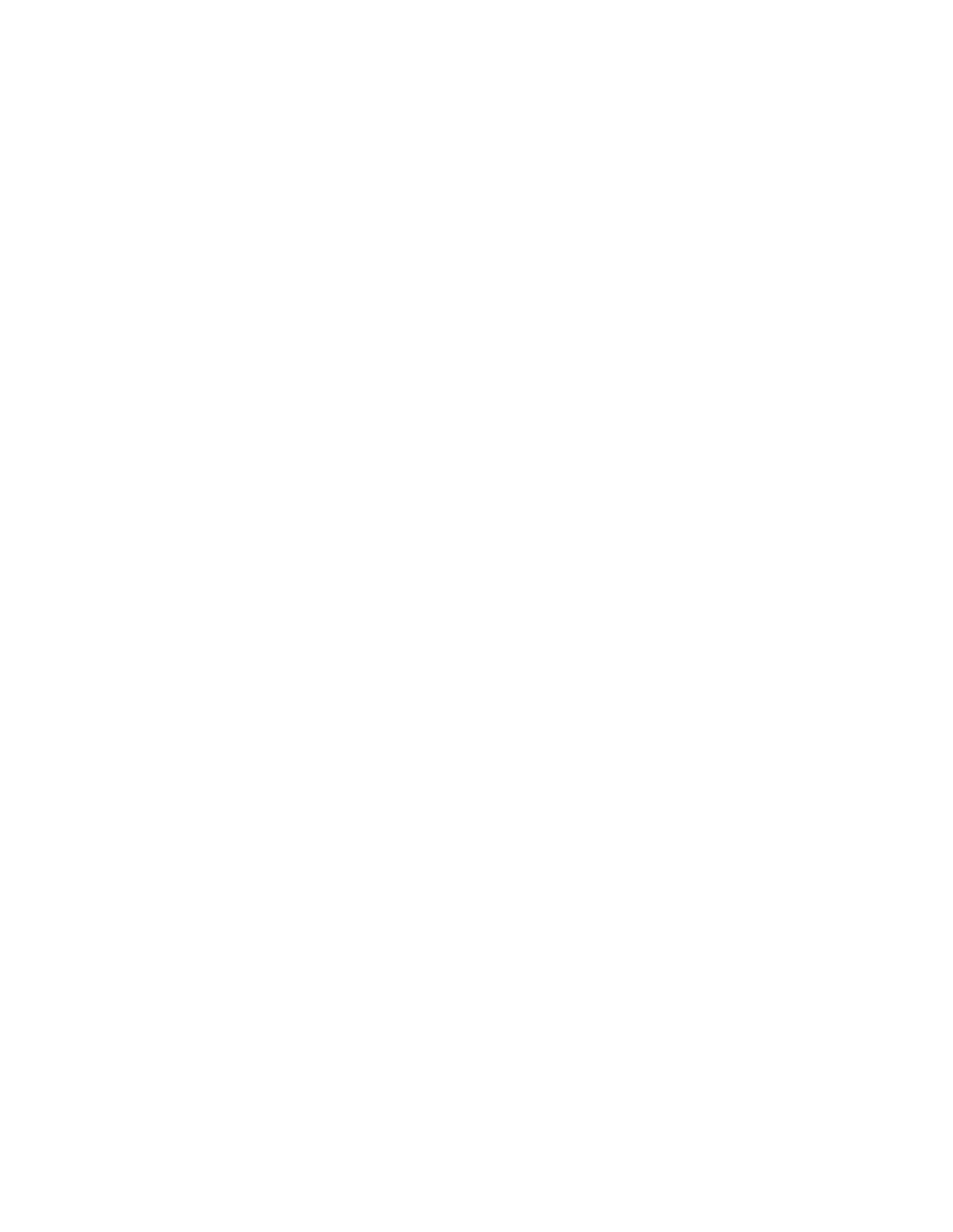## Conference Program

## Friday, June 9, 2006

| $08:45-09:00$ | Introduction |  |
|---------------|--------------|--|
|               |              |  |

## Session 1: Session One

- 09:00–09:25 *[A Graphical Framework for Contextual Search and Name Disambiguation in Email](#page-0-0)* Einat Minkov, William Cohen and Andrew Ng
- 09:25–09:50 *[Graph Based Semi-Supervised Approach for Information Extraction](#page-0-0)* Hany Hassan, Ahmed Hassan and Sara Noeman
- 09:50–10:15 *[Graph-Based Text Representation for Novelty Detection](#page-0-0)* Michael Gamon
- 10:15–10:30 *[Measuring Aboutness of an Entity in a Text](#page-0-0)* Marie-Francine Moens, Patrick Jeuniaux, Roxana Angheluta and Rudradeb Mitra
- 10:30–11:00 Coffee break

## Session 2: Session Two

- 11:00–11:15 *[A Study of Two Graph Algorithms in Topic-driven Summarization](#page-0-0)* Vivi Nastase and Stan Szpakowicz
- 11:15–11:30 *[Similarity between Pairs of Co-indexed Trees for Textual Entailment Recognition](#page-0-0)* Fabio Massimo Zanzotto and Alessandro Moschitti
- 11:30–12:30 Invited talk "Sense and Sensibility" by Lillian Lee
- 12:30–14:00 Lunch break